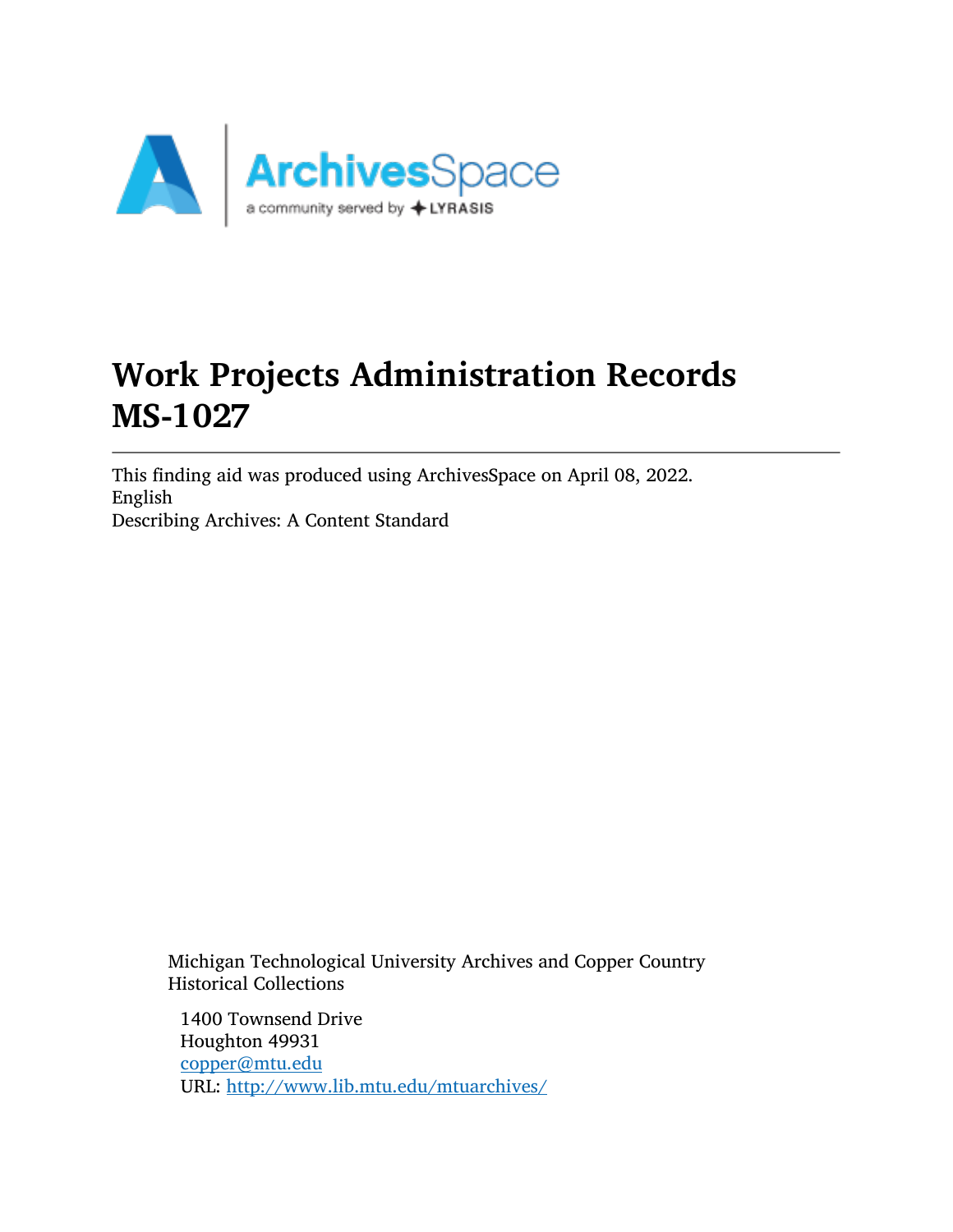# <span id="page-1-0"></span>**Table of Contents**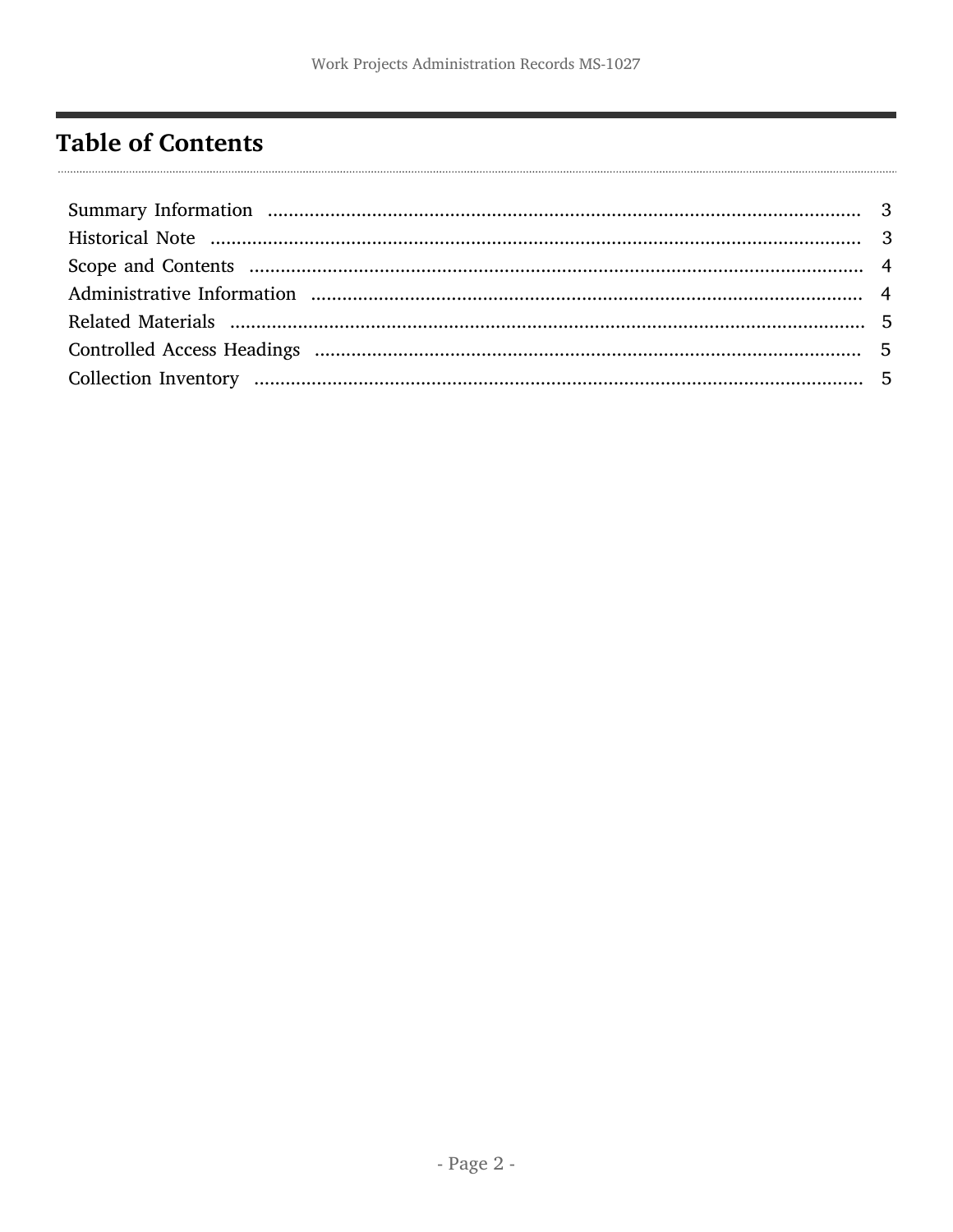## <span id="page-2-0"></span>Summary Information

| <b>Repository:</b><br><b>Creator:</b>  | Michigan Technological University Archives and Copper<br><b>Country Historical Collections</b>                                                        |  |  |
|----------------------------------------|-------------------------------------------------------------------------------------------------------------------------------------------------------|--|--|
|                                        | United States. Work Projects Administration (1939-1943)                                                                                               |  |  |
| Title:                                 | Work Projects Administration records                                                                                                                  |  |  |
| ID:                                    | MS-1027                                                                                                                                               |  |  |
| Date [inclusive]:                      | 1935-1948                                                                                                                                             |  |  |
| <b>Physical</b><br>Description:        | 0.81 cubic feet (3 manuscript boxes and two oversize folders)                                                                                         |  |  |
| Language of the<br><b>Material:</b>    | English.                                                                                                                                              |  |  |
| <b>Mixed Materials</b><br>[box]:       | $1-3$                                                                                                                                                 |  |  |
| <b>Mixed Materials</b><br>$[folder]$ : | $1-2$                                                                                                                                                 |  |  |
| Abstract:                              | Records, 1935-1948, of the Work Projects Administration<br>(WPA), previously Works Progress Administration, projects in<br>Houghton County, Michigan. |  |  |

#### Preferred Citation

MS-1027, Works Progress Administration Records, Michigan Technological University Archives and Copper Country Historical Collections, Houghton, Michigan.

^ [Return to Table of Contents](#page-1-0)

# <span id="page-2-1"></span>Historical Note

The Works Progress Administration (WPA) was an employment and infrastructure program established by President Franklin D. Roosevelt under the New Deal plan in 1935. Over its eight years of existence during the Great Depression, the WPA employed approximately 8.5 million Americans in public works infrastructure projects throughout the United States. Largely employing unskilled men, the WPA was responsible for the construction of new school buildings, hospitals, and bridges; as well as major roadworks such as paving roads and the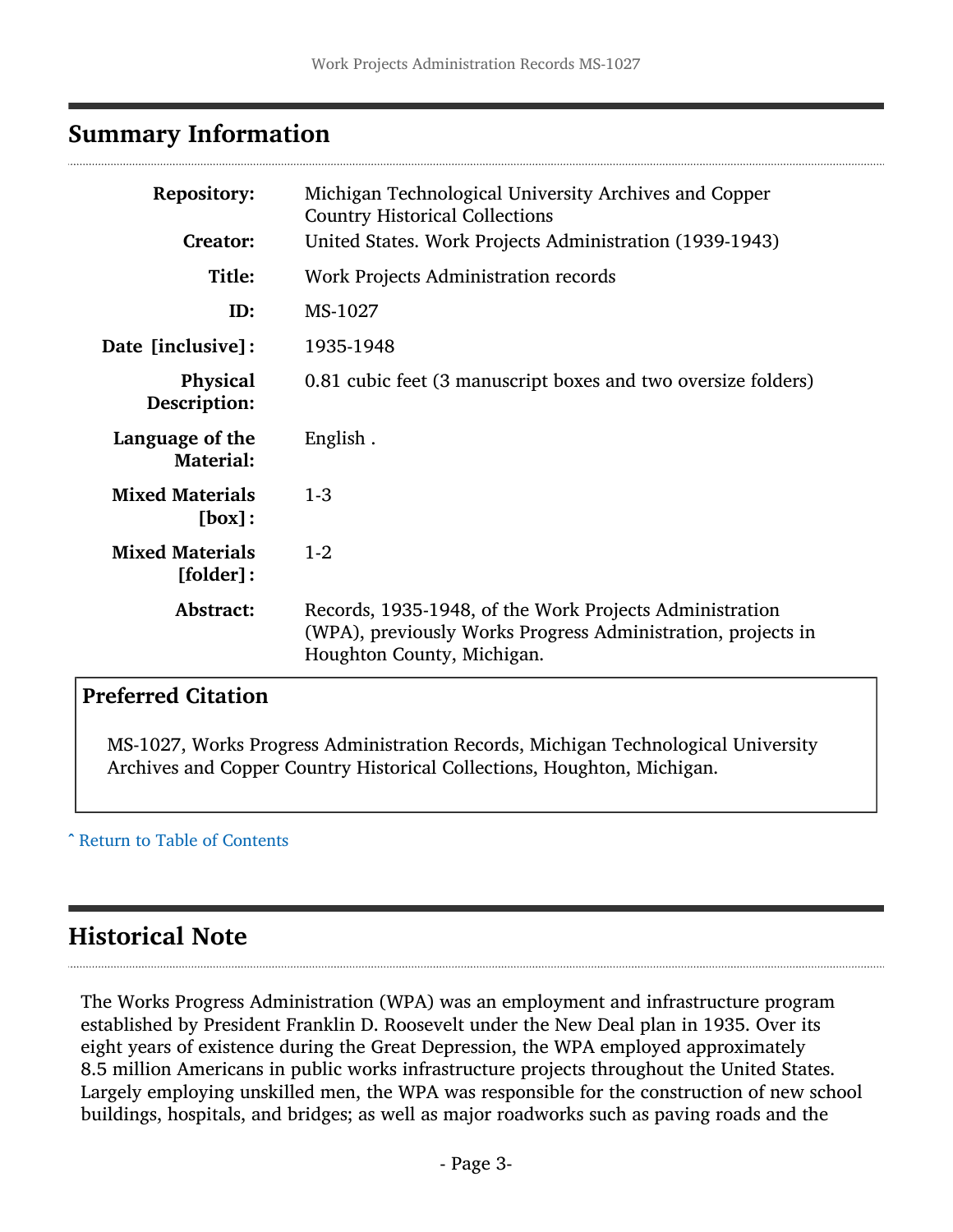installation of storm drains and sanitary sewer lines. Other projects conducted by the WPA were in the arts and employed artists, writers, musicians, and actors across the country. The Works Progress Administration was renamed the Work Projects Administration in 1939.

^ [Return to Table of Contents](#page-1-0)

## <span id="page-3-0"></span>Scope and Contents

Records, 1935-1948, of the Work Projects Administration (WPA), previously Works Progress Administration, projects in Houghton County, Michigan. Included in the collection is correspondence, bulletins, and memorandums related to employee work assignments, pay, safety, and reemployment. A substantial portion of the correspondence is addressed to individuals with the role of watchman, a precinct captain or committeeman who would visit project locations at least once nightly. Many of the letters are addressed to watchman William Becker of Chassell, Michigan.

Also included in the collection are employee forms, including notices to report to work and notices of termination of employment. These forms include the employee's name, address, and the time, date, and location of work within the county. Other records found within the collection include Houghton County maps, injury reports, purchase orders; as well as time books, payroll conversion tables, and salary rates.

^ [Return to Table of Contents](#page-1-0)

# <span id="page-3-1"></span>Administrative Information

#### Publication Statement

Michigan Technological University Archives and Copper Country Historical Collections

1400 Townsend Drive Houghton 49931 [copper@mtu.edu](mailto:copper@mtu.edu) URL: <http://www.lib.mtu.edu/mtuarchives/>

#### Conditions Governing Access

Available for use in the Michigan Technological University Archives and Copper Country Historical Collections.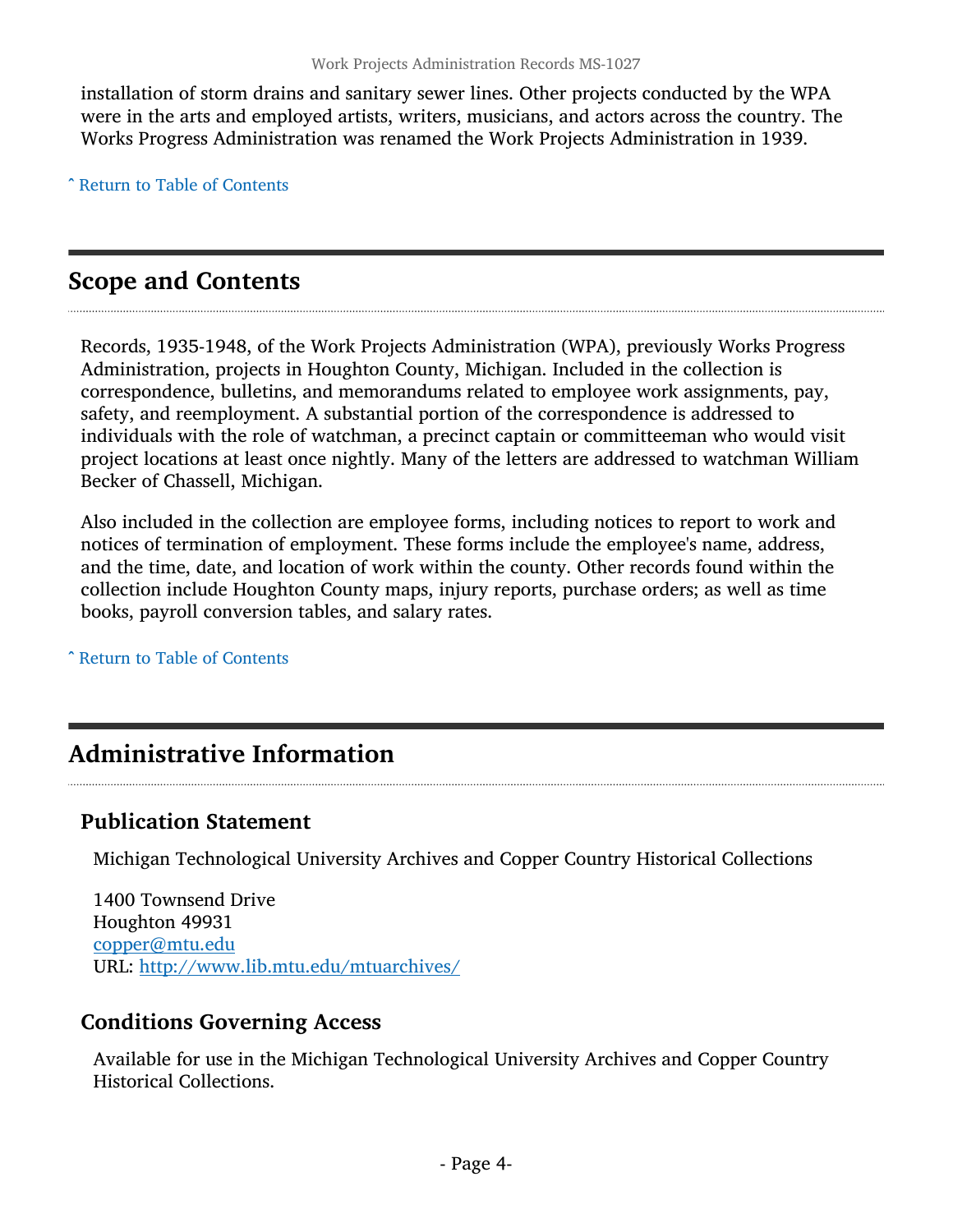#### Conditions Governing Use

Various copying restrictions apply. Guidelines are available from Michigan Technological University Archives & Copper Country Historical Collections.

^ [Return to Table of Contents](#page-1-0)

# <span id="page-4-0"></span>Related Materials

#### Related Materials

Related materials providing documentation of WPA activities in Keweenaw County may be found in the Michigan Tech Archives' State Archives Collection RG 67-60A, RECORDS RELATING TO WORKS PROGRESS ADMINISTRATION AND EMERGENCY WELFARE RELIEF ADMINISTRATION, 1935, 1938-1939. These include lists of cases, informational bulletins, notes, telegrams, letters in and copies of letters out relating to welfare aid.

^ [Return to Table of Contents](#page-1-0)

### <span id="page-4-1"></span>Controlled Access Headings

- Construction projects -- Michigan -- Upper Peninsula
- **Employees**
- Employees -- Dismissal of
- Roads -- Michigan -- Upper Peninsula
- Documents
- Payroll records
- Records (Documents)
- Time books
- United States. Works Progress Administration (1935-1939)
- United States. Work Projects Administration (1939-1943)

# <span id="page-4-2"></span>Collection Inventory

| Title/Description               | Instances |          |  |
|---------------------------------|-----------|----------|--|
| Citizenship affidavits, undated | box 1     | folder 1 |  |